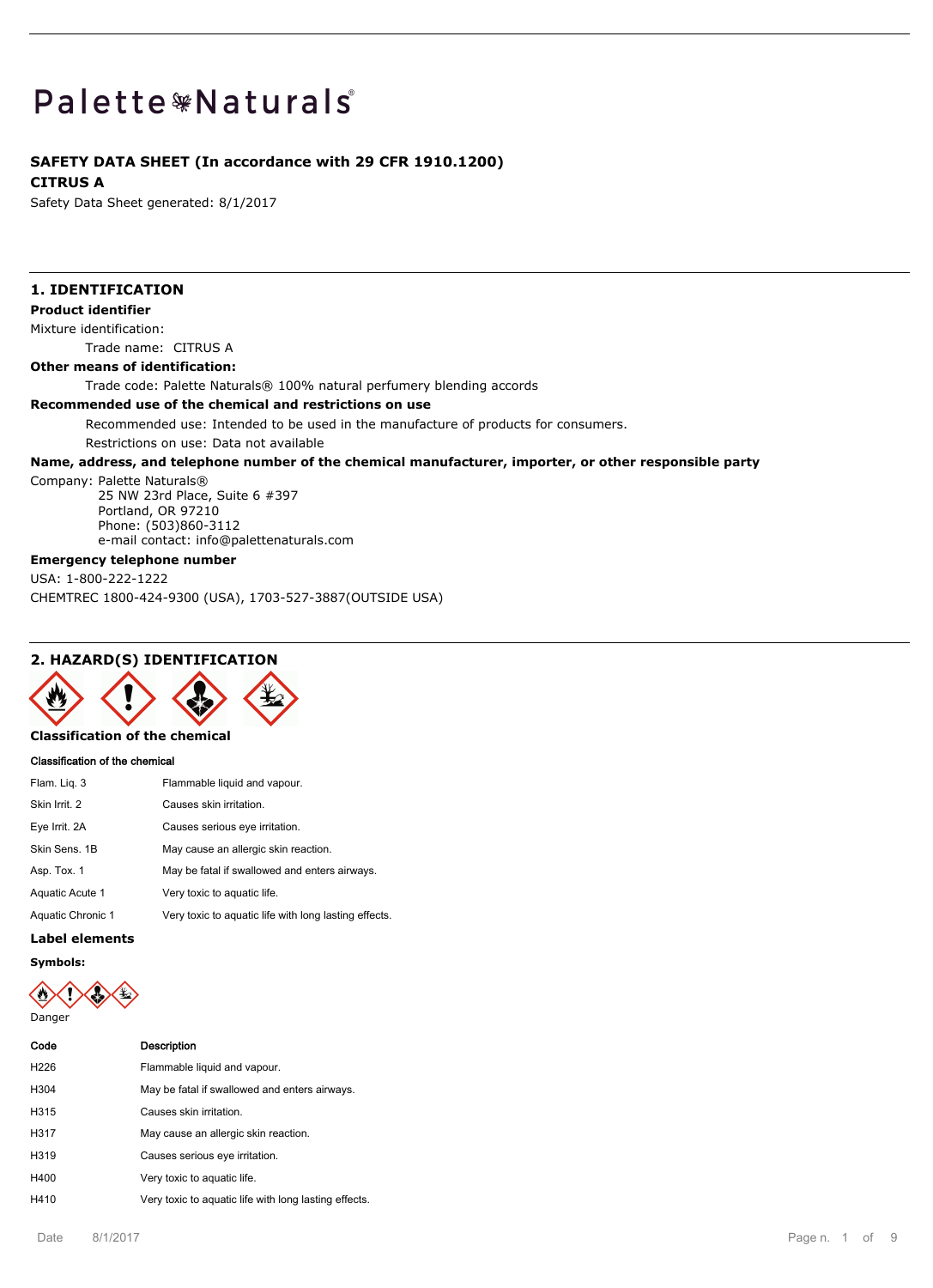| Code           | <b>Description</b>                                                                                                               |
|----------------|----------------------------------------------------------------------------------------------------------------------------------|
| P210           | Keep away from heat/sparks/open flames/hot surfaces. — No smoking.                                                               |
| P301+P310      | IF SWALLOWED: Immediately call a POISON CENTER/doctor/                                                                           |
| P303+P361+P353 | IF ON SKIN (or hair): Take off immediately all contaminated clothing. Rinse skin with water/shower.                              |
| P305+P351+P338 | IF IN EYES: Rinse cautiously with water for several minutes. Remove contact lenses, if present and easy to do. Continue rinsing. |
| P331           | Do NOT induce vomiting.                                                                                                          |
| P333+P313      | If skin irritation or rash occurs: Get medical advice/attention.                                                                 |
| P337+P313      | If eye irritation persists: Get medical advice/attention.                                                                        |

#### **Ingredient(s) with unknown acute toxicity:**

None

# **Hazards not otherwise classified identified during the classification process:**

None

# **3. COMPOSITION/INFORMATION ON INGREDIENTS**

#### **Substances**

Data not available

#### **Mixtures**

Hazardous components within the meaning of 29 CFR 1910.1200 and related classification:

**List of components**

| Qty        | Name               | Ident. Numb.                                        | Classification                                                                                                                           | <b>Registration Number</b> |
|------------|--------------------|-----------------------------------------------------|------------------------------------------------------------------------------------------------------------------------------------------|----------------------------|
| 30-100 %   | <b>D-LIMONENE</b>  | CAS:5989-27-5<br>EC:227-813-5<br>Index:601-029-00-7 | Flam. Lig. 3, H226; Asp. Tox. 1, H304;<br>Aquatic Acute 1, H400; Aquatic Chronic 1,<br>H410; Skin Sens. 1B, H317; Skin Irrit. 2,<br>H315 | 01-211959223-47/-          |
| 10-20 %    | LINALYL ACETATE    | CAS:115-95-7<br>EC:204-116-4                        | Skin Irrit. 2, H315; Eye Irrit. 2A, H319                                                                                                 | 01-2119454789-19 / -       |
| $1-5%$     | <b>LINALOOL</b>    | CAS:78-70-6<br>EC:201-134-4                         | Flam. Lig. 4, H227; Skin Irrit. 2, H315; Eye<br>Irrit. 2A, H319; Skin Sens. 1B, H317; Aguatic<br>Acute 3, H402                           | 01-2119474016-42/-         |
| $1-5%$     | <b>BETA-PINENE</b> | CAS: 127-91-3<br>EC:204-872-5                       | Flam. Lig. 3, H226; Asp. Tox. 1, H304; Skin<br>Irrit. 2, H315; Skin Sens. 1B, H317; Aquatic<br>Chronic 1, H410; Aquatic Acute 1, H400    |                            |
| $1-5%$     | <b>MYRCENE</b>     | CAS: 123-35-3<br>EC:204-622-5                       | Asp. Tox. 1, H304; Flam. Lig. 3, H226; Skin<br>Irrit. 2, H315; Eye Irrit. 2A, H319                                                       |                            |
| $0.1 - 1%$ | <b>CITRAL</b>      | CAS:5392-40-5<br>EC:226-394-6<br>Index:605-019-00-3 | Skin Irrit. 2, H315; Eye Irrit. 2A, H319; Skin<br>Sens. 1, H317; Aquatic Acute 2, H401                                                   | 01-2119462829-23 / -       |

# **4. FIRST AID MEASURES**

# **Description of first aid measures**

In case of skin contact:

Immediately take off all contaminated clothing.

Remove contaminated clothing immediatley and dispose off safely.

After contact with skin, wash immediately with soap and plenty of water.

In case of eyes contact:

After contact with the eyes, rinse with water with the eyelids open for a sufficient length of time, then consult an opthalmologist immediately.

Protect uninjured eye.

In case of Ingestion:

Do not induce vomiting, get medical attention showing the MSDS and label hazardous.

In case of Inhalation:

Remove casualty to fresh air and keep warm and at rest.

#### **Most important symptoms/effects, acute and delayed**

Eye irritation

Eye damages

Skin Irritation

Erythema

#### **Indication of any immediate medical attention and special treatment needed**

In case of accident or unwellness, seek medical advice immediately (show directions for use or safety data sheet if possible).

# **5. FIRE-FIGHTING MEASURES**

**Extinguishing media**

Suitable extinguishing media:

CO2 or Dry chemical fire extinguishe.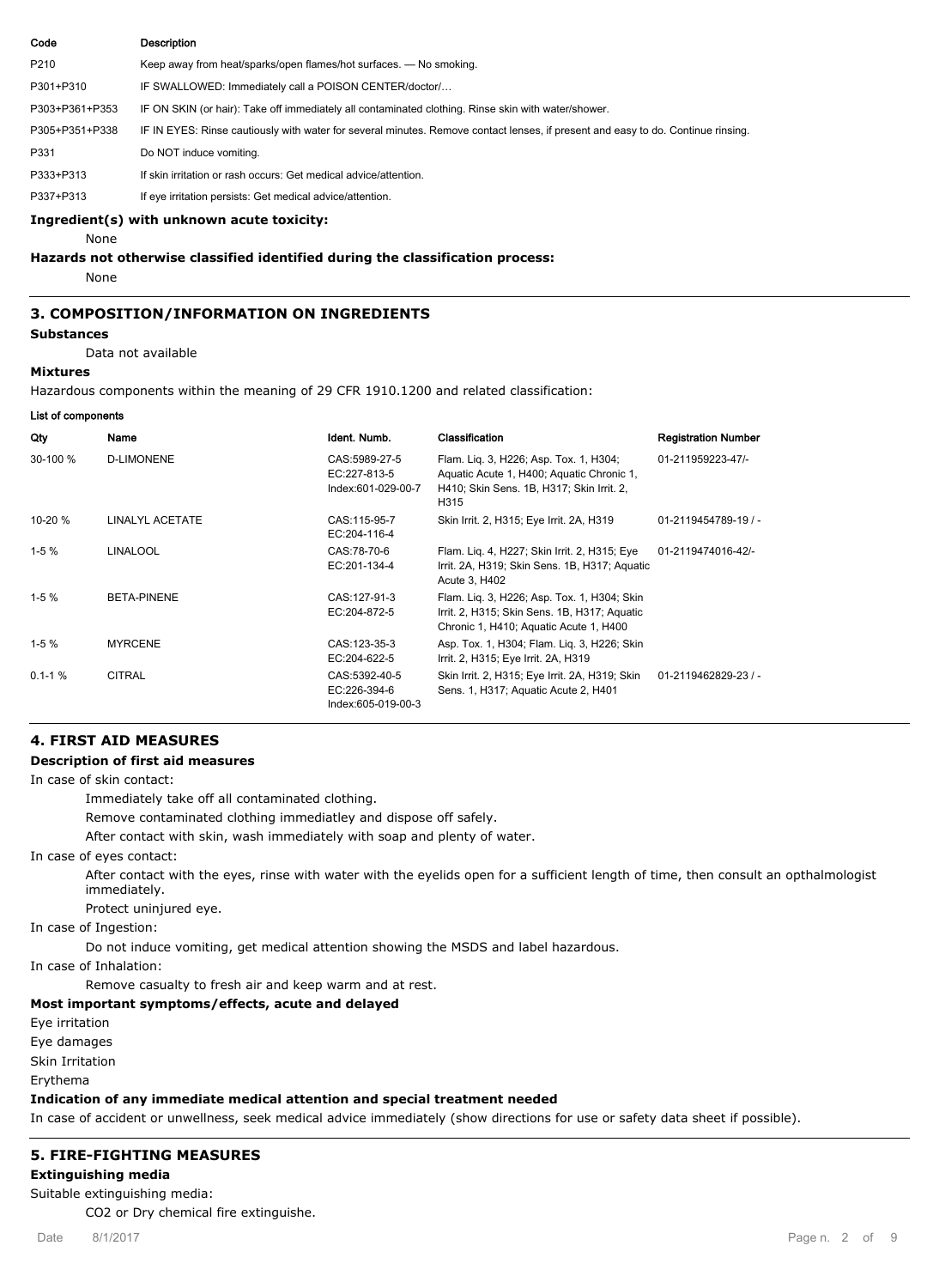## **Unsuitable extinguishing media:**

None in particular.

## **Specific hazards arising from the chemical**

Do not inhale explosion and combustion gases.

Burning produces heavy smoke.

Hazardous combustion products: Data not available

Explosive properties: Data not available

Oxidizing properties: Data not available

## **Special protective equipment and precautions for fire-fighters**

#### Use suitable breathing apparatus .

Collect contaminated fire extinguishing water separately. This must not be discharged into drains. Move undamaged containers from immediate hazard area if it can be done safely.

# **6. ACCIDENTAL RELEASE MEASURES**

#### **Personal precautions, protective equipment and emergency procedures**

Wear personal protection equipment.

Remove all sources of ignition.

Remove persons to safety.

See protective measures under point 7 and 8.

#### **Methods and material for containment and cleaning up**

Suitable material for taking up: absorbing material, organic, sand Wash with plenty of water.

# **7. HANDLING AND STORAGE**

#### **Precautions for safe handling**

Avoid contact with skin and eyes, inhaltion of vapours and mists.

Don't use empty container before they have been cleaned.

Before making transfer operations, assure that there aren't any incompatible material residuals in the containers.

Contamined clothing should be changed before entering eating areas.

Do not eat or drink while working.

See also section 8 for recommended protective equipment.

#### **Conditions for safe storage, including any incompatibilities**

Store in a tightly closed container in a cool, dry, well-ventilated area, Away from heat sources.

#### Storage temperature: Data not available

Store at below 20 °C. Keep away from unguarded flame and heat sources. Avoid direct exposure to sunlight.

Keep away from unguarded flame, sparks, and heat sources. Avoid direct exposure to sunlight.

Incompatible materials:

None in particular.

Instructions as regards storage premises:

Cool and adequately ventilated.

## **8. EXPOSURE CONTROLS/PERSONAL PROTECTION**

# **Control parameters**

#### **Community Occupational Exposure Limits (OEL)**

| Component                                                         | <b>OEL Type</b> | Country | Ceiling | Long Term<br>mg/m3 | Long Term ppm Short Term | mg/m3 | Short Term ppm |
|-------------------------------------------------------------------|-----------------|---------|---------|--------------------|--------------------------|-------|----------------|
| <b>D-LIMONENE</b>                                                 | MAK             |         |         |                    |                          | 28    | 5              |
| BETA-PINENE                                                       | <b>ACGIH</b>    |         |         |                    |                          |       | 20             |
| <b>CITRAL</b>                                                     | <b>ACGIH</b>    |         |         |                    |                          |       | 5              |
| Appropriate engineering controls: Data not available<br>_ _ _ _ _ |                 |         |         |                    |                          |       |                |

# **Individual protection measures**

Eye protection:

Use close fitting safety goggles, don't use eye lens.

Protection for skin:

Use clothing that provides comprehensive protection to the skin, e.g. cotton, rubber, PVC or viton.

Protection for hands:

Use protective gloves that provides comprehensive protection, e.g. P.V.C., neoprene or rubber.

Respiratory protection:

Data not available

# **9. PHYSICAL AND CHEMICAL PROPERTIES**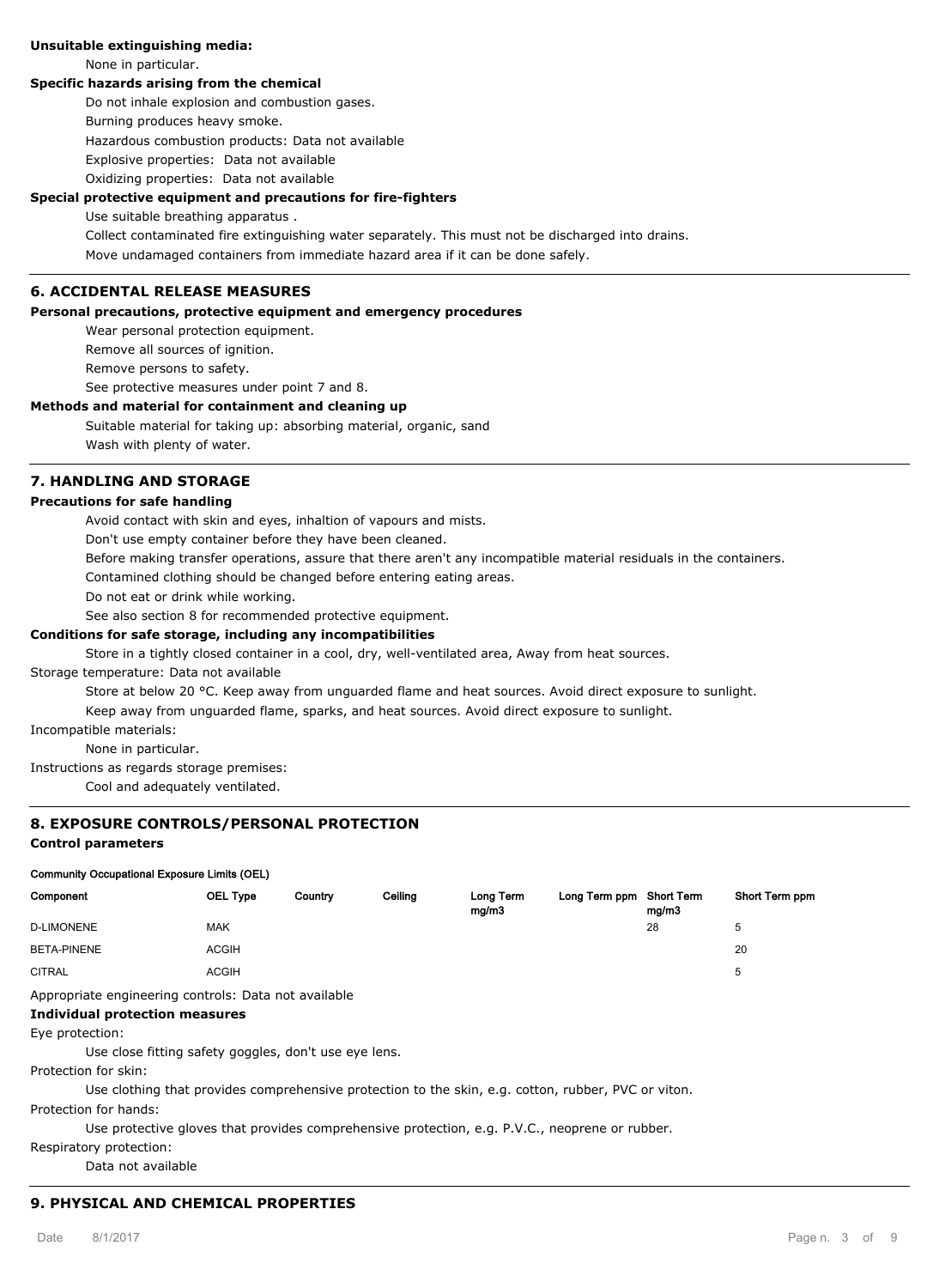#### **Information on basic physical and chemical properties**

Physical State Liquid Appearance and colour: & Colourless to yellow Odor: Conform Odour threshold: Data not available pH: Data not available Melting point / freezing point: Data not available Initial boiling point and boiling range: Data not available Flash point: 55.3 °C (131.5 °F) Evaporation rate: Data not available Upper/lower flammability or explosive limits: Data not available Vapour density: Data not available Vapour pressure: Data not available Relative density: 0.93 g/ml Solubility in water: Data not available Solubility in oil: Data not available Partition coefficient (n-octanol/water): Data not available Auto-ignition temperature: Data not available Decomposition temperature: Data not available Viscosity: Data not available Explosive properties: Data not available Oxidizing properties: Data not available Solid/gas flammability: Data not available Specific Gravity @20°C = 0.9280 Refractive Index =  $1.4604$ 

#### **Other information**

Substance Groups relevant properties Data not available Miscibility: Data not available Fat Solubility: Data not available Conductivity: Data not available

## **10. STABILITY AND REACTIVITY**

## **Reactivity**

Stable under normal conditions

**Chemical stability**

Data not Available.

# **Possibility of hazardous reactions**

None.

**Conditions to avoid**

Stable under normal conditions.

# **Incompatible materials**

Avoid contact with combustible materials. The product could catch fire.

# **Hazardous decomposition products**

None.

# **11. TOXICOLOGICAL INFORMATION**

## **Information on toxicological effects**

#### **Toxicological information of the mixture:**

There is no toxicological data available on the mixture. Consider the individual concentration of each component to assess toxicological effects resulting from exposure to the mixture.

| Toxicological information on main components of the mixture: |                                    |  |
|--------------------------------------------------------------|------------------------------------|--|
| <b>D-LIMONENE</b>                                            | LD50 Oral Rat = $4400$ mg/kg       |  |
|                                                              | LD50 Skin Rabbit > 2000mg/kg       |  |
|                                                              |                                    |  |
| LINALYL ACETATE                                              | LD50 Oral Rat = $13934$ mg/kg      |  |
|                                                              |                                    |  |
| <b>LINALOOL</b>                                              | LC50 Inhalation Mouse = 3.2mg/l 1h |  |
|                                                              | LD50 Oral Rat = $2790$ mg/kg       |  |
|                                                              | LD50 Skin Rat = $5610$ mg/kg       |  |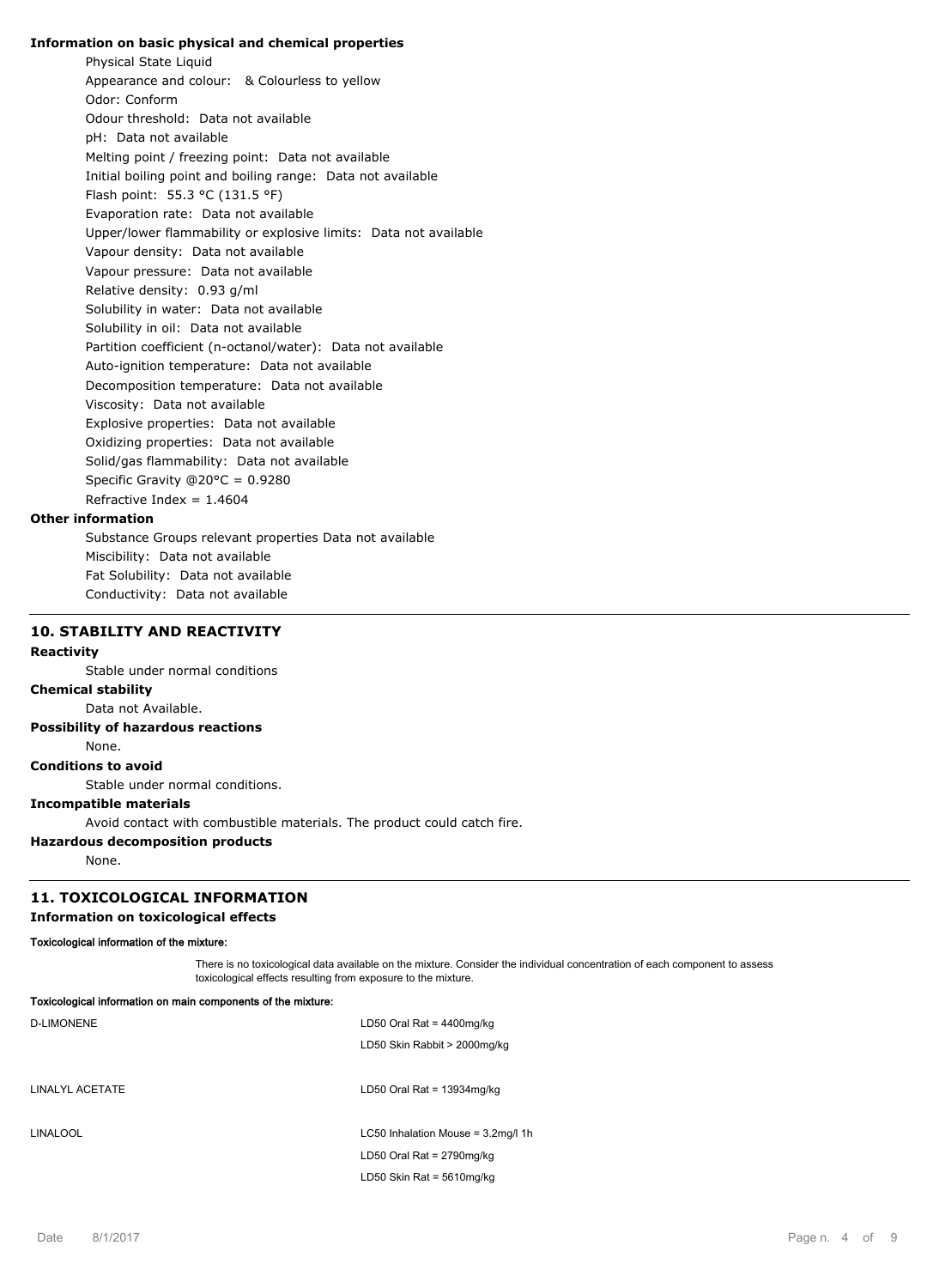| <b>MYRCENE</b> | LD50 Oral Rat $>$ 5g/kg      |
|----------------|------------------------------|
|                | LD50 Skin Rabbit > 5g/kg     |
|                |                              |
| CITRAL         | LD50 Oral Rat = $4950$ mg/kg |
|                | LD50 Skin Rabbit = 2250mg/kg |
|                | LD50 Skin Rat > 2000mg/kg    |
|                |                              |

### **If not differently specified, the information required in the regulation and listed below must be considered as N.A.**

a) acute toxicity b) skin corrosion/irritation c) serious eye damage/irritation d) respiratory or skin sensitisation e) germ cell mutagenicity f) carcinogenicity g) reproductive toxicity h) STOT-single exposure i) STOT-repeated exposure j) aspiration hazard **Substance(s) listed on the IARC Monographs:** None **Substance(s) listed as OSHA Carcinogen(s):** None

### **Substance(s) listed as NIOSH Carcinogen(s):**

None

### **Substance(s) listed on the NTP report on Carcinogens:**

D-LIMONENE MYRCENE CITRAL

### **12. ECOLOGICAL INFORMATION**

## **Toxicity**

Adopt good working practices, so that the product is not released into the environment. Eco-Toxicological Information:

## **List of Eco-Toxicological properties of the components**

| Quantity     | Component         | Ident. Numb.                                                          | <b>Ecotox Data</b>                                                     |
|--------------|-------------------|-----------------------------------------------------------------------|------------------------------------------------------------------------|
| 30-100 %     | <b>D-LIMONENE</b> | CAS: 5989-27-5 -<br>EINECS: 227-813-5 -<br>67-548-EC:<br>601-029-00-7 | LC50 Fish Pimephales promelas= 0.619mg/L 96 Hr flow-through 0.619-0.79 |
|              |                   |                                                                       | LC50 Fish Oncorhynchus mykiss= 35mg/L 96 Hr                            |
|              |                   |                                                                       | EC50 Daphnia 69.90000mg/L 48h                                          |
| $1-5%$       | <b>LINALOOL</b>   | CAS: 78-70-6 -<br>EINECS: 201-134-4                                   | EC50 Daphnia Daphnia magna= 20mg/L 48 Hr                               |
|              |                   |                                                                       | EC50 Algae Desmodesmus subspicatus= 88.3mg/L 96 Hr                     |
|              |                   |                                                                       | LC50 Fish Leuciscus idus= 22mg/L 96 Hr static 22-4                     |
| $0.1 - 1 \%$ | <b>CITRAL</b>     | CAS: 5392-40-5 -<br>EINECS: 226-394-6 -<br>67-548-EC:<br>605-019-00-3 | EC50 Daphnia Daphnia magna= 7mg/L 48 Hr                                |
|              |                   |                                                                       | EC50 Algae Desmodesmus subspicatus= 16mg/L 72H                         |
|              |                   |                                                                       | LC50 Fish Leuciscus idus= 4.6mg/L 96 Hr static 4.6-1                   |
|              |                   |                                                                       |                                                                        |

# **Persistence and degradability**

Data not available

## **Bioaccumulative potential**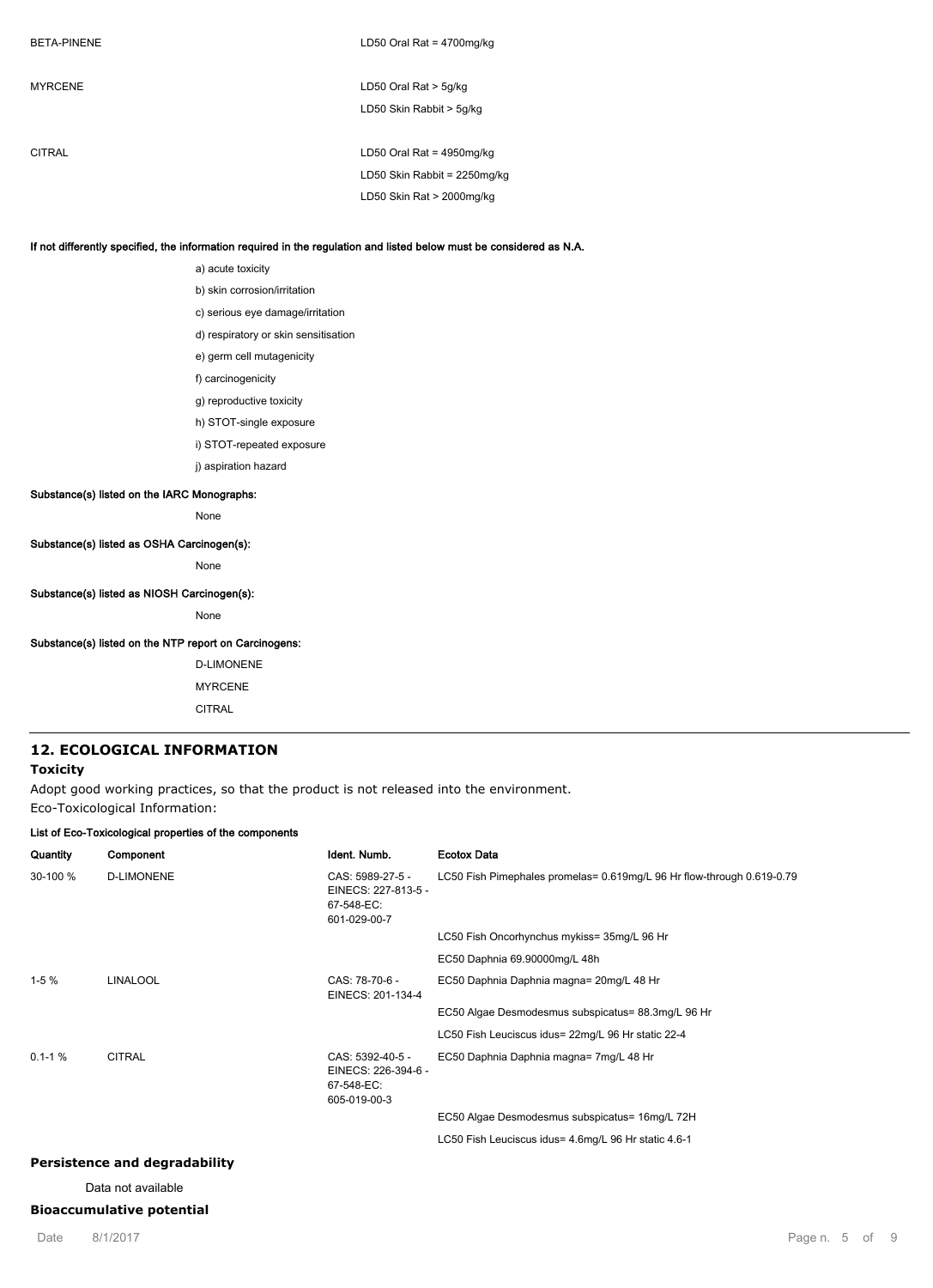#### **Mobility in soil**

Data not available

#### **Other adverse effects**

Data not available

## **13. DISPOSAL CONSIDERATIONS**

# **Waste treatment methods**

Any disposal practice must be in compliance with local, state and federal laws and regulations (contact local or state environmental agency for specific rules). Do not dump into sewers, any body of water or onto the ground.

Recover, if possible. Send to authorised disposal plants or for incineration under controlled conditions. In so doing, comply with the local and national regulations currently in force.

# **14. TRANSPORT INFORMATION**

## **UN number**

ADR-UN number: 1169 DOT-UN Number: N/A IATA-Un number: 1169 IMDG-Un number: 1169

# **UN proper shipping name**

ADR-Shipping Name: EXTRACTS, AROMATIC, LIQUID DOT Proper Shipping Name: N/A IATA-Technical name: EXTRACTS, AROMATIC, LIQUID IMDG Technical Name: EXTRACTS, AROMATIC, LIQUID

# **Transport hazard class(es)**

ADR-Class: 3 DOT Hazard Class: N/A IATA-Class: 3 IMDG-Class: 3

#### **Packing group**

ADR-Packing Group: III ADR exempt: N/A IATA-Packing group: III IMDG-Packing group: III

# **Environmental hazards**

Marine pollutant: Yes

Environmental Pollutant: Data not available

## **Transport in bulk according to Annex II of MARPOL73/78 and the IBC Code**

Data not available

# **Special precautions**

Department of Transportation (DOT):

DOT-Special Provision(s): N/A DOT Label(s): N/A DOT Symbol: N/A DOT Cargo Aircraft: N/A DOT Passenger Aircraft: N/A DOT Bulk: N/A DOT Non-Bulk: N/A

## \*Note: In containers of 119 gallons or less, this product is not regulated by D.O.T. - Ground Transportation

Road and Rail (ADR-RID):

ADR exempt: No

ADR-Label: 3

ADR - Hazard identification number: -

ADR Tunnel Restriction Code: (E)

# Air (IATA):

IATA-Passenger Aircraft: 355 IATA-Cargo Aircraft: 366 IATA-Label: 3

IATA-Subrisk: -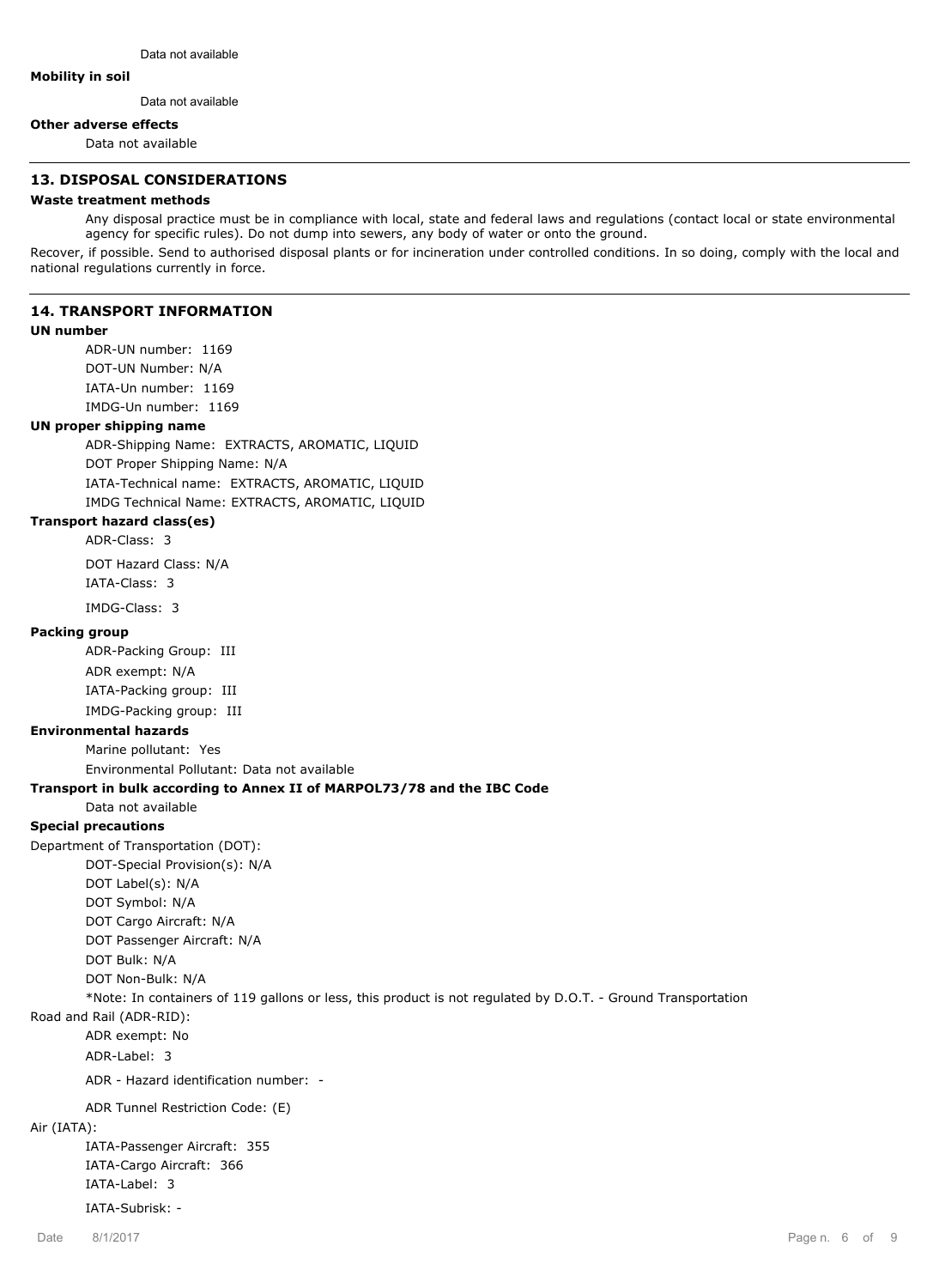IATA-Erg: 3L IATA-Special Provisions: A3 Sea (IMDG): IMDG-Stowage Code: Category A IMDG-Stowage Note: - IMDG-Subrisk: - IMDG-Special Provisions: 223 955 IMDG-Page: N/A IMDG-Label: N/A IMDG-EMS: F-E, S-D

#### **15. REGULATORY INFORMATION**

IMDG-MFAG: N/A

#### **USA - Federal regulations**

#### **TSCA - Toxic Substances Control Act**

#### **TSCA inventory:**

All the components are listed on the TSCA inventory

#### **TSCA listed substances:**

| D-LIMONENE         | is listed in TSCA | 8Β |
|--------------------|-------------------|----|
| LINALYL ACETATE    | is listed in TSCA | 8Β |
| LINALOOL           | is listed in TSCA | 8Β |
| <b>BETA-PINENE</b> | is listed in TSCA | 8Β |
| <b>MYRCENE</b>     | is listed in TSCA | 8Β |
| CITRAI             | is listed in TSCA | 8B |

#### **SARA - Superfund Amendments and Reauthorization Act**

#### **Section 302 - Extremely Hazardous Substances:**

no substances listed

#### **Section 304 - Hazardous substances:**

no substances listed

#### **Section 313 - Toxic chemical list:**

no substances listed

#### **CERCLA - Comprehensive Environmental Response, Compensation, and Liability Act**

### **Substance(s) listed under CERCLA:**

no substances listed

#### **CAA - Clean Air Act**

#### **CAA listed substances:**

no substances listed

#### **CWA - Clean Water Act**

#### **CWA listed substances:**

no substances listed

#### **USA - State specific regulations**

**California Proposition 65**

#### **Substance(s) listed under California Proposition 65:**

MYRCENE Listed as carcinogen

**Massachusetts Right to know**

### **Substance(s) listed under Massachusetts Right to know:**

no substances listed

#### **Pennsylvania Right to know**

#### **Substance(s) listed under Pennsylvania Right to know:**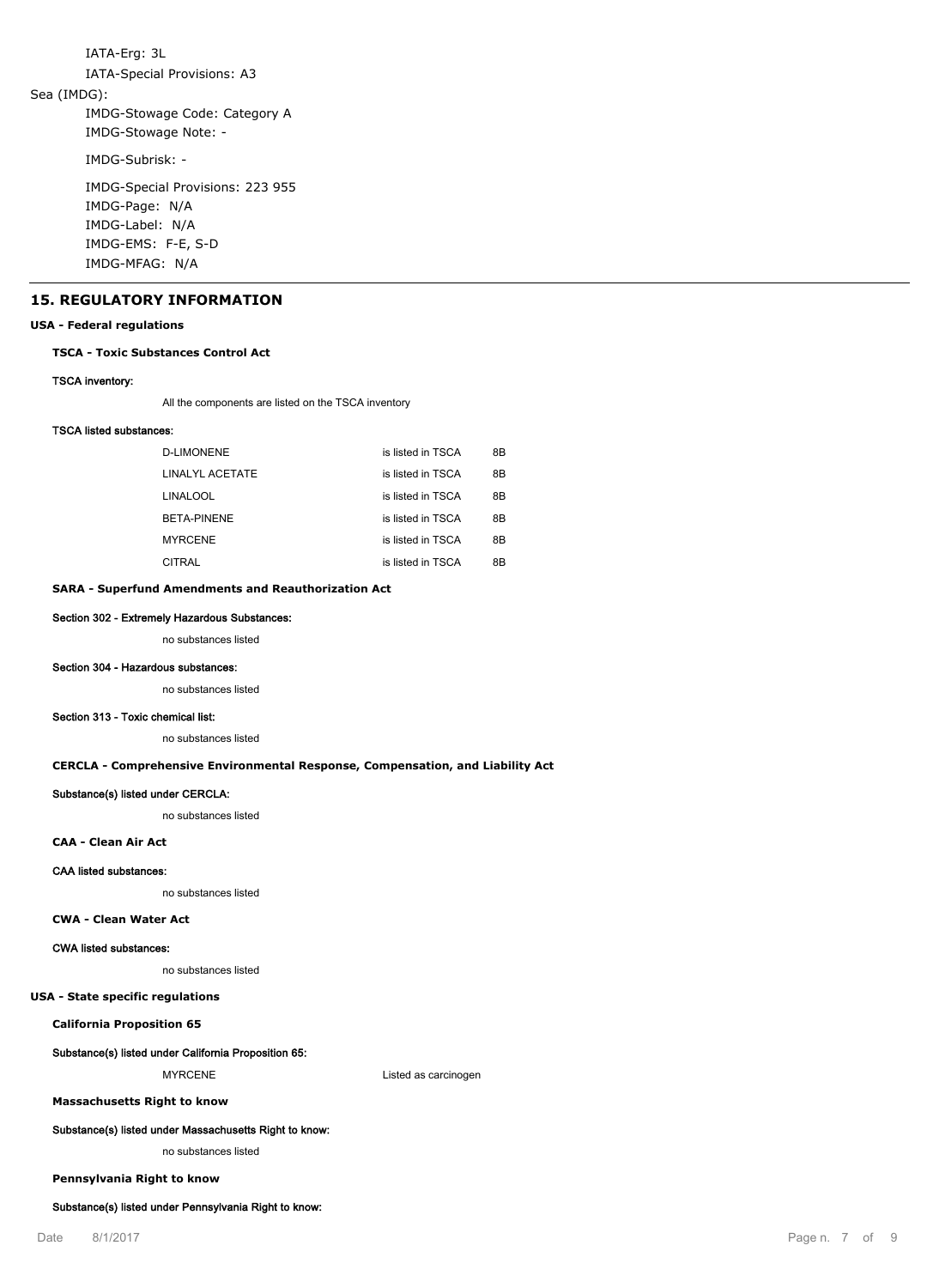#### **New Jersey Right to know**

#### **Substance(s) listed under New Jersey Right to know:**

no substances listed

# **16. OTHER INFORMATION**

| Code              | <b>Description</b>                                    |
|-------------------|-------------------------------------------------------|
| H <sub>226</sub>  | Flammable liquid and vapour.                          |
| H <sub>22</sub> 7 | Combustible liquid                                    |
| H304              | May be fatal if swallowed and enters airways.         |
| H315              | Causes skin irritation.                               |
| H317              | May cause an allergic skin reaction.                  |
| H319              | Causes serious eye irritation.                        |
| H400              | Very toxic to aquatic life.                           |
| H401              | Toxic to aquatic life                                 |
| H402              | Harmful to aquatic life                               |
| H410              | Very toxic to aquatic life with long lasting effects. |

Safety Data Sheet dated: 8/1/2017 - version 2

The information contained herein is based on our state of knowledge at the above-specified date. It refers solely to the product indicated and constitutes no guarantee of particular quality. The information relates only to the specific material and may not be valid for such material used in combination with any other material or in any process.

This document was prepared by a competent person who has received appropriate training.

It is the duty of the user to ensure that this information is appropriate and complete with respect to the specific use intended.

This MSDS cancels and replaces any preceding release.

HMIS Health: 0 = Minimal Hazard

# **Additional classification information**



HMIS Flammability: 2 = MODERATE HMIS Reactivity: 0 = Minimal Hazard HMIS P.P.E.: B = Safety Glasses + Gloves NFPA Health:  $0 = No$  hazard. NFPA Flammability: 3 = Can be ignited under almost all ambient temperature conditions. NFPA Reactivity:  $0 =$  Stable. NFPA Special Risk: NONE OSHA Flammability: Combustible liquid - Class II

#### **Legend to abbreviations and acronyms used in the safety data sheet:**

ADR: European Agreement concerning the International Carriage of Dangerous Goods by Road.

RID: Regulation Concerning the International Transport of Dangerous Goods by Rail.

IMDG: International Maritime Code for Dangerous Goods.

IATA: International Air Transport Association.

IATA-DGR: Dangerous Goods Regulation by the "International Air Transport Association" (IATA).

ICAO: International Civil Aviation Organization.

ICAO-TI: Technical Instructions by the "International Civil Aviation Organization" (ICAO).

GHS: Globally Harmonized System of Classification and Labeling of Chemicals.

CLP: Classification, Labeling, Packaging.

EINECS: European Inventory of Existing Commercial Chemical Substances.

INCI: International Nomenclature of Cosmetic Ingredients.

CAS: Chemical Abstracts Service (division of the American Chemical Society).

GefStoffVO: Ordinance on Hazardous Substances, Germany.

LC50: Lethal concentration, for 50 percent of test population.

LD50: Lethal dose, for 50 percent of test population.

DNEL: Derived No Effect Level.

PNEC: Predicted No Effect Concentration.

TLV: Threshold Limiting Value.